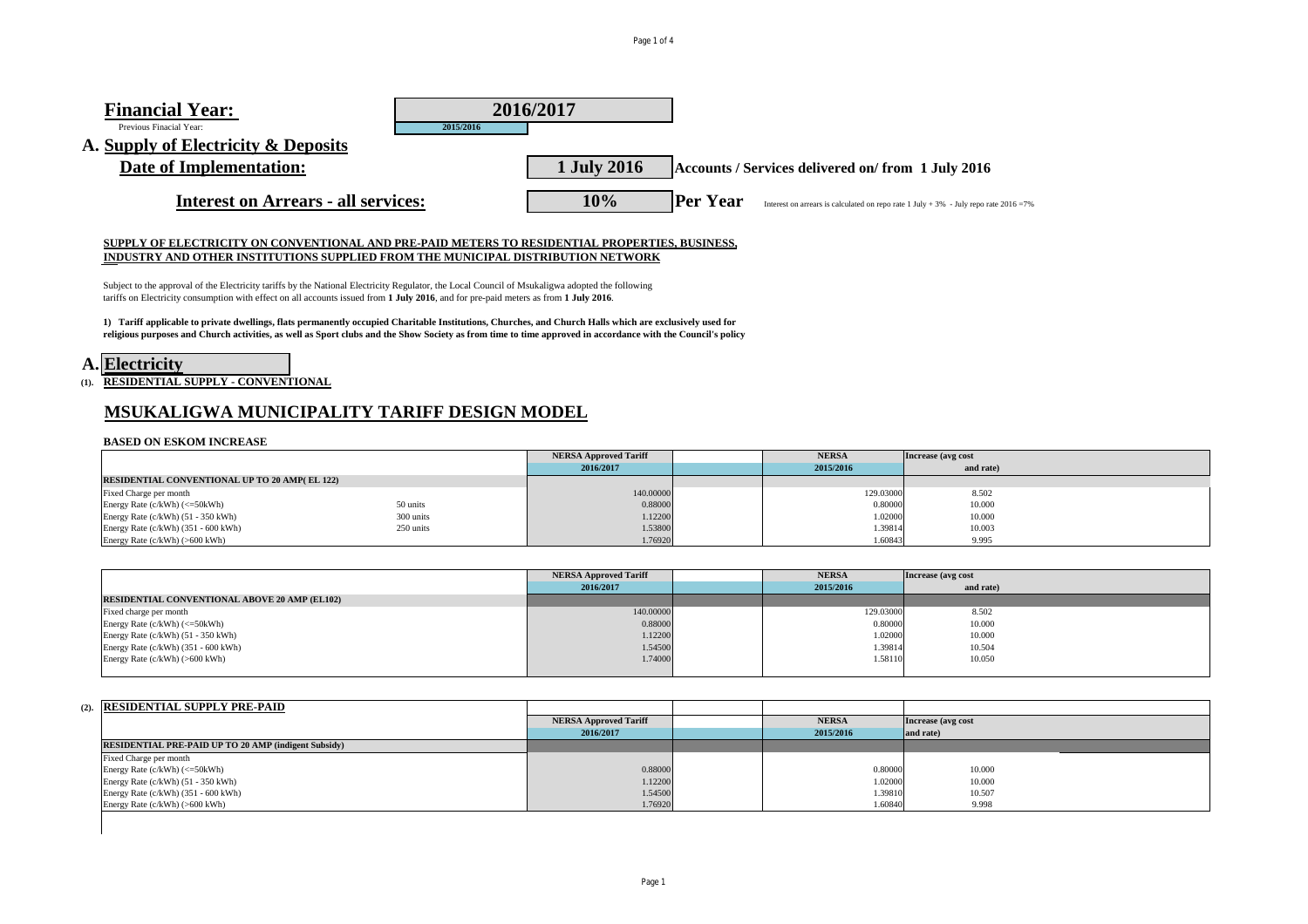|                                          | <b>NERSA Approved Tariff</b> | <b>NERSA</b> | Increase (avg cost) |
|------------------------------------------|------------------------------|--------------|---------------------|
|                                          | 2016/2017                    | 2015/2016    | and rate)           |
| <b>RESIDENTIAL PRE-PAID ABOVE 20 AMP</b> |                              |              |                     |
| Fixed Charge per month                   | 140.00000                    | 129.03000    | 8.502               |
| Energy Rate $(c/kWh)$ $(<=50kWh)$        | 0.88000                      | 0.80000      | 10.000              |
| Energy Rate (c/kWh) (51 - 350 kWh)       | 1.12200                      | 1.02000      | 10.000              |
| Energy Rate (c/kWh) (351 - 600 kWh)      | 1.54500                      | 1.39814      | 10.504              |
| Energy Rate (c/kWh) (>600 kWh)           | 1.74000                      | 1.58115      | 10.046              |

| (3). Tariff applicable to business premises, industrial and other KVA installations. |             |  |             |           |  |  |  |
|--------------------------------------------------------------------------------------|-------------|--|-------------|-----------|--|--|--|
| <b>KVA DEMAND METERS - BUSINESS, INDUSTRIAL AND OTHER KVA CONNECTIONS</b>            |             |  |             |           |  |  |  |
| <b>NERSA</b><br><b>NERSA Approved Tariff</b><br>Increase (avg cost                   |             |  |             |           |  |  |  |
|                                                                                      | 2016/2017   |  | 2015/2016   | and rate) |  |  |  |
| INDUSTRIAL ETC. KVA DEMAND BASIC CHARGE (EL 107)                                     |             |  |             |           |  |  |  |
| Fixed Charge per month                                                               | 4 726,10000 |  | 4 355.85000 | 8.500     |  |  |  |
| Energy Rate (c/kWh)                                                                  | 0.74820     |  | 0.69550     | 7.577     |  |  |  |
| Maximum Demand Charge (R/Amp)                                                        |             |  |             |           |  |  |  |
| Maximum Demand Charge (R/kVa)                                                        | 187.00000   |  | 174.12000   | 7.397     |  |  |  |

# **(4). Tariff applicable to business premises with ampere meter installations AMPERE METERS - BUSINESS AND OTHER AMPERE CONNECTIONS**

|                                                                                     | <b>NERSA Approved Tariff</b> | <b>NERSA</b> | Increase (avg cost |
|-------------------------------------------------------------------------------------|------------------------------|--------------|--------------------|
|                                                                                     | 2016/2017                    | 2015/2016    | and rate)          |
| <b>BUSINESS FIXED AMP OR UP TO 20 AMP(EL 123)</b>                                   |                              |              |                    |
| Fixed Charge per month<br>NIL                                                       | 0.00000                      | 0.00000      |                    |
| Energy Rate (c/kWh)                                                                 | 1.82910                      | 1.66280      | 10.001             |
|                                                                                     |                              |              |                    |
|                                                                                     | <b>NERSA Approved Tariff</b> | <b>NERSA</b> | Increase (avg cost |
|                                                                                     | 2016/2017                    | 2015/2016    | and rate)          |
| <b>BUSINESS (EL 104) ABOVE 20 AMP 3PHASE (INCLUDE DEMAND AMPERE METERS (EL108))</b> |                              |              |                    |
| Fixed Charge per month (EL104)                                                      | 3 530.37000                  | 3 253.80000  | 8.500              |
| Energy Rate (c/kWh)                                                                 | 1.10190                      | 0.99270      | 11.000             |
|                                                                                     |                              |              |                    |
|                                                                                     | <b>NERSA Approved Tariff</b> | <b>NERSA</b> | Increase (avg cost |
|                                                                                     | 2016/2017                    | 2015/2016    | and rate)          |
| <b>BUSINESS (EL 103) ABOVE 20 AMP</b>                                               |                              |              |                    |
| Fixed Charge per month                                                              | 1 088.84000                  | 1 088,34000  | 0.046              |
| Energy Rate (c/kWh)(EL082)                                                          | 1.10190                      | 0.99270      | 11.000             |

| (5). <b>IDEPARTMENTAL SUPPLY - MUNICIPAL CONSUMPTION</b> |                              |              |                     |  |
|----------------------------------------------------------|------------------------------|--------------|---------------------|--|
|                                                          | <b>NERSA Approved Tariff</b> | <b>NERSA</b> | Increase (avg cost) |  |
|                                                          | 2016/2017                    | 2015/2016    | and rate)           |  |
| <b>DEPARTMENTAL</b>                                      |                              |              |                     |  |
| Fixed Charge per month                                   | 140.00000                    | 129.03000    | 8.502               |  |
| Energy Rate (c/kWh)                                      | 1.66280                      | .66280       | 0.000               |  |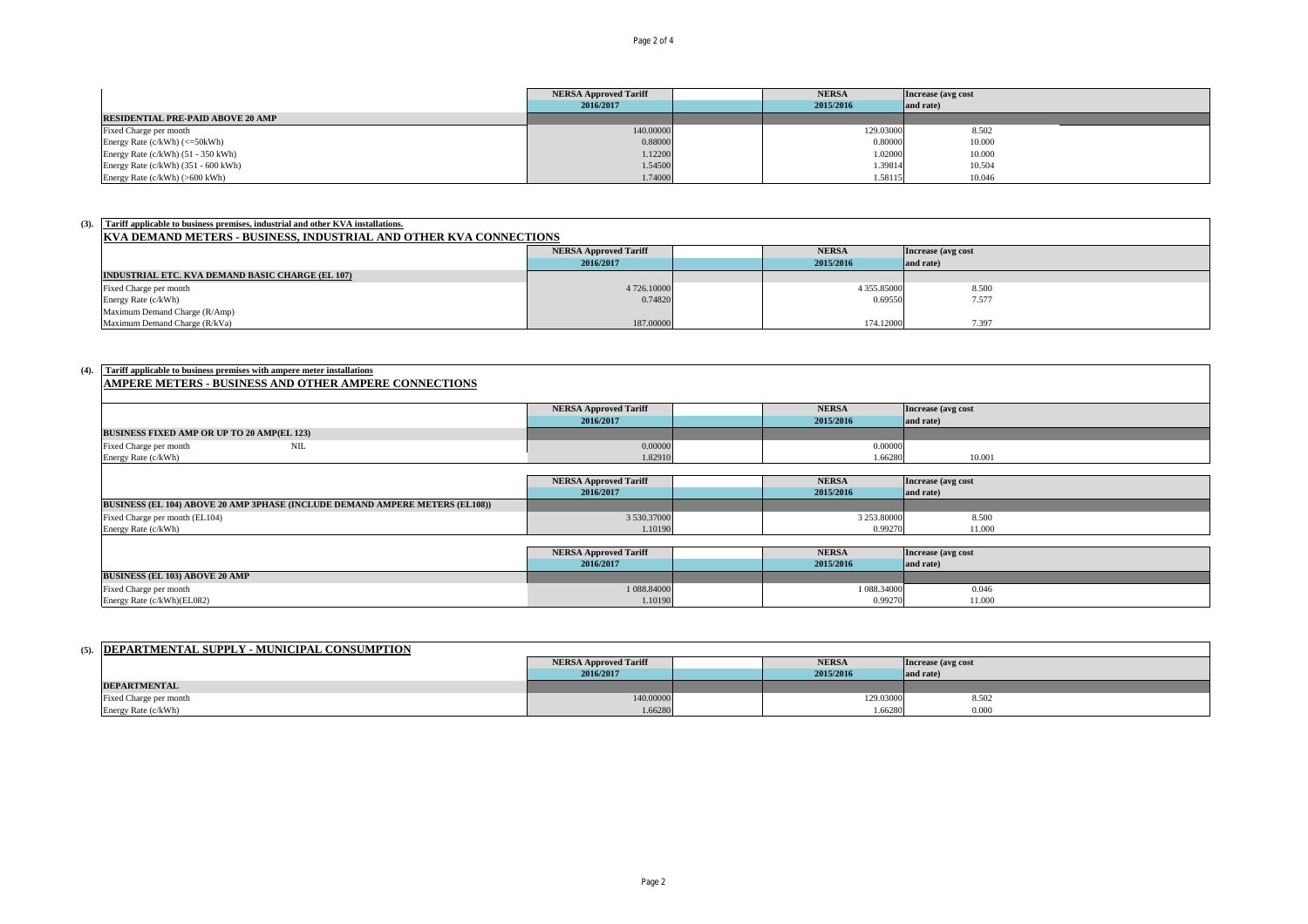| (6). | <b>OTHER CHARGES - ELECTRICITY</b>                                        | 2015/2016   | 2016/2017   |
|------|---------------------------------------------------------------------------|-------------|-------------|
|      | Connection fees - New agreements                                          | R 110.00    | R 121.00    |
|      | Re-connection for default payment (RECONN)                                | R 342.00    | R 377.00    |
|      | <b>RESIDENTIAL</b>                                                        |             | R 0.00      |
|      | Re-connection for level 1 cut-off on illegal use of electricity (SU0844)  | R 3 752.00  | R 4 128,00  |
|      | Re-connection for level 2 cut-off on illegal use of electricit (SU0844)   | R 7 503.00  | R 8 254.00  |
|      | Re-connection for level 3 cut-off on illegal use of electricity (SU0844)  | R 11 254.00 | R 12 380.00 |
|      | Whistle blowing                                                           | R 376.00    | R414.00     |
|      | <b>BUSINESS</b>                                                           |             |             |
|      | Re-connection for level 1 cut-off on illegal use of electricity (SU0844)  | R 7 503.00  | R 8 254,00  |
|      | Re-connection for level 2 cut-off on illegal use of electricity (SU0844   | R 15 005.00 | R 16 506.00 |
|      | Re-connection for level 3 cut-off on illegal use of electricity (SU0844)  | R 22 507.00 | R 24 758.00 |
|      | Whistle blowing                                                           | R 751.00    | R 827.00    |
|      | Cut-off notices issued to default consumers (FINAL)                       | R 80.00     | R 88.00     |
|      | Special readings                                                          | R 171.00    | R 189.00    |
|      | Final readings (FREAD)                                                    | R 171.00    | R 189.00    |
|      | Pre-Piad Meter installation at existing residential connections (SU 0825) | R 1 618.00  | R 1 780.00  |
|      | Testing of electricity meters - Single phase                              | R 251.00    | R 277.00    |
|      | Testing of electricity meters - 3 phase                                   | R 171.00    | R 189.00    |
|      | Call-out: Office hours                                                    | R 171.00    | R 189.00    |
|      | Call-out: After hours                                                     | R 342.00    | R 377.00    |
|      | <b>Connection fees for new connections: (Fixed charge)</b>                |             |             |
|      | Single phase meter supply (exclude cost of meter)                         | R 10 379.00 | R 11 417.00 |
|      | Three phase meter supply (exclude cost of meter)                          | R 11 355.00 | R 12 491.00 |
|      |                                                                           |             |             |
|      | <b>KVA</b> Contribution                                                   |             |             |
|      | Low voltage KVA per KVA                                                   | R 404.00    | R 445.00    |
|      | High voltage KVA per KVA                                                  | R 191.00    | R 211.00    |
|      |                                                                           |             |             |

## **Deposits: (DEEL)**

|              | <b>Business</b> |           | 2015/2016   | 2016/2017   |
|--------------|-----------------|-----------|-------------|-------------|
| $Up$ to      | $20$ Amp        |           | R 3 200.00  | R 3 520.00  |
| $Up$ to      | $40$ Amp        |           | R 5 480.00  | R 6 028.00  |
| $Up$ to      | $60$ Amp        |           | R 8 220.00  | R 9 042.00  |
| $Up$ to      | $120$ Amp       | (3 Phase) | R 17 250.00 | R 18 975.00 |
| $Up$ to      | $240$ Amp       | (3 Phase) | R 23 750.00 | R 26 125.00 |
| Demand Meter |                 |           | R 23 750.00 | R 26 125.00 |
| KVA          |                 |           | R 29 600.00 | R 32 560.00 |